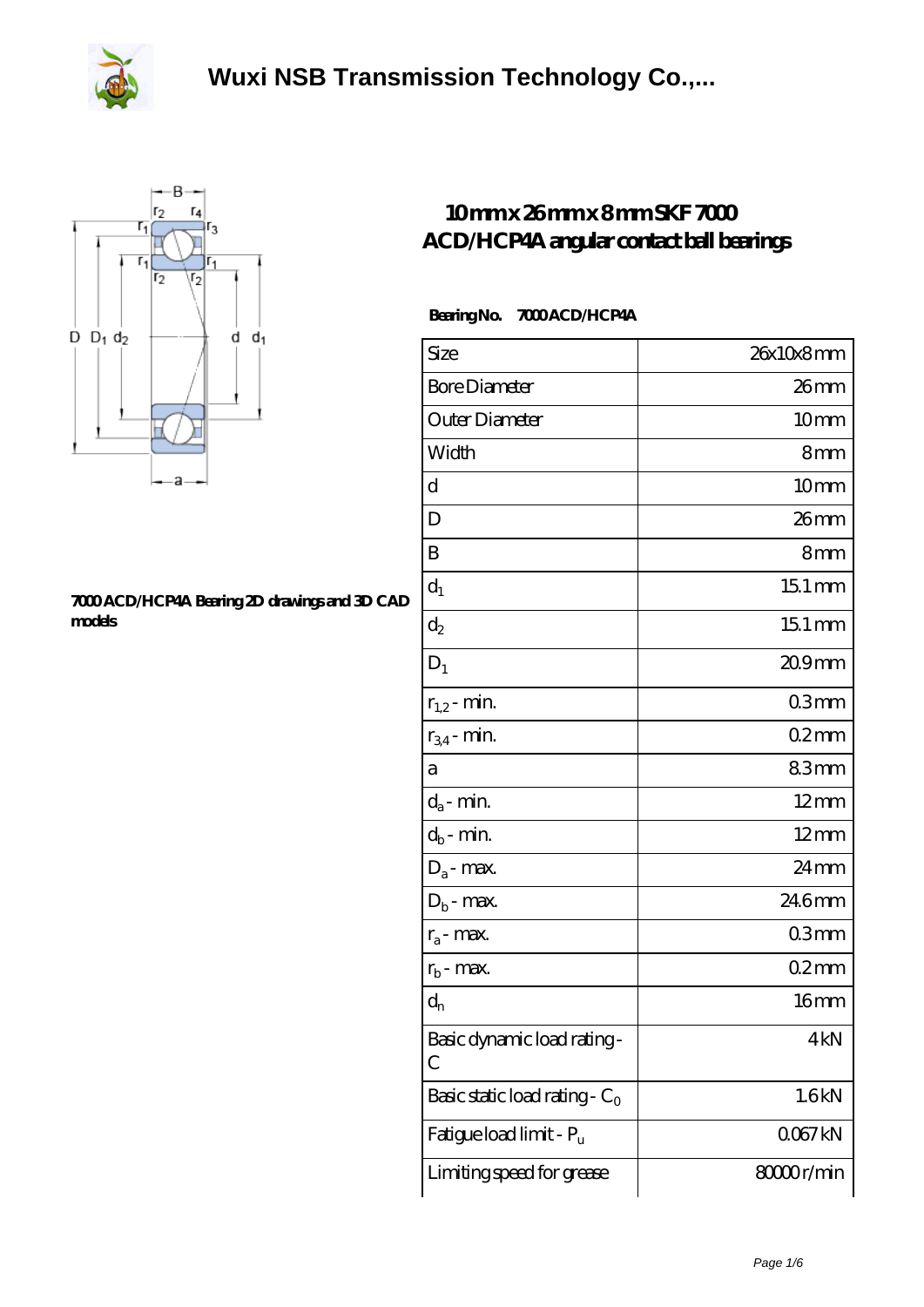

| lubrication                            |                 |
|----------------------------------------|-----------------|
| Limiting speed for oil<br>lubrication  | 120000mm/min    |
| Ball - $D_w$                           | $4762$ mm       |
| $Ball - z$                             | 9               |
| $G_{ref}$                              | $0.24$ cm $3$   |
| Calculation factor - e                 | 068             |
| Calculation factor - Y <sub>2</sub>    | 0.87            |
| Calculation factor - $Y_0$             | 038             |
| Calculation factor - $X_2$             | 0.41            |
| Calculation factor - $Y_1$             | 092             |
| Calculation factor - $Y_2$             | 1.41            |
| Calculation factor - $Y_0$             | 076             |
| Calculation factor - $X_2$             | 067             |
| Preload class $A - G_A$                | 25N             |
| Preload class $B - G_B$                | 50 <sub>N</sub> |
| Preload class $C - G_C$                | 100N            |
| Preload class $D - G_D$                | 200N            |
| Calculation factor - f                 | 1.03            |
| Calculation factor - $f_1$             | 0.99            |
| Calculation factor - $f_{2A}$          | 1               |
| Calculation factor - $f_{\mathcal{B}}$ | 1.02            |
| Calculation factor - $f_{\chi}$        | 1.05            |
| Calculation factor - $f_{2D}$          | 1.08            |
| Calculation factor - $f_{HC}$          | 1.02            |
| Preload class A                        | 36N/micron      |
| Preload class B                        | 46N/micron      |
| Preload class C                        | 60N/micron      |
| Preload class D                        | 79N/micron      |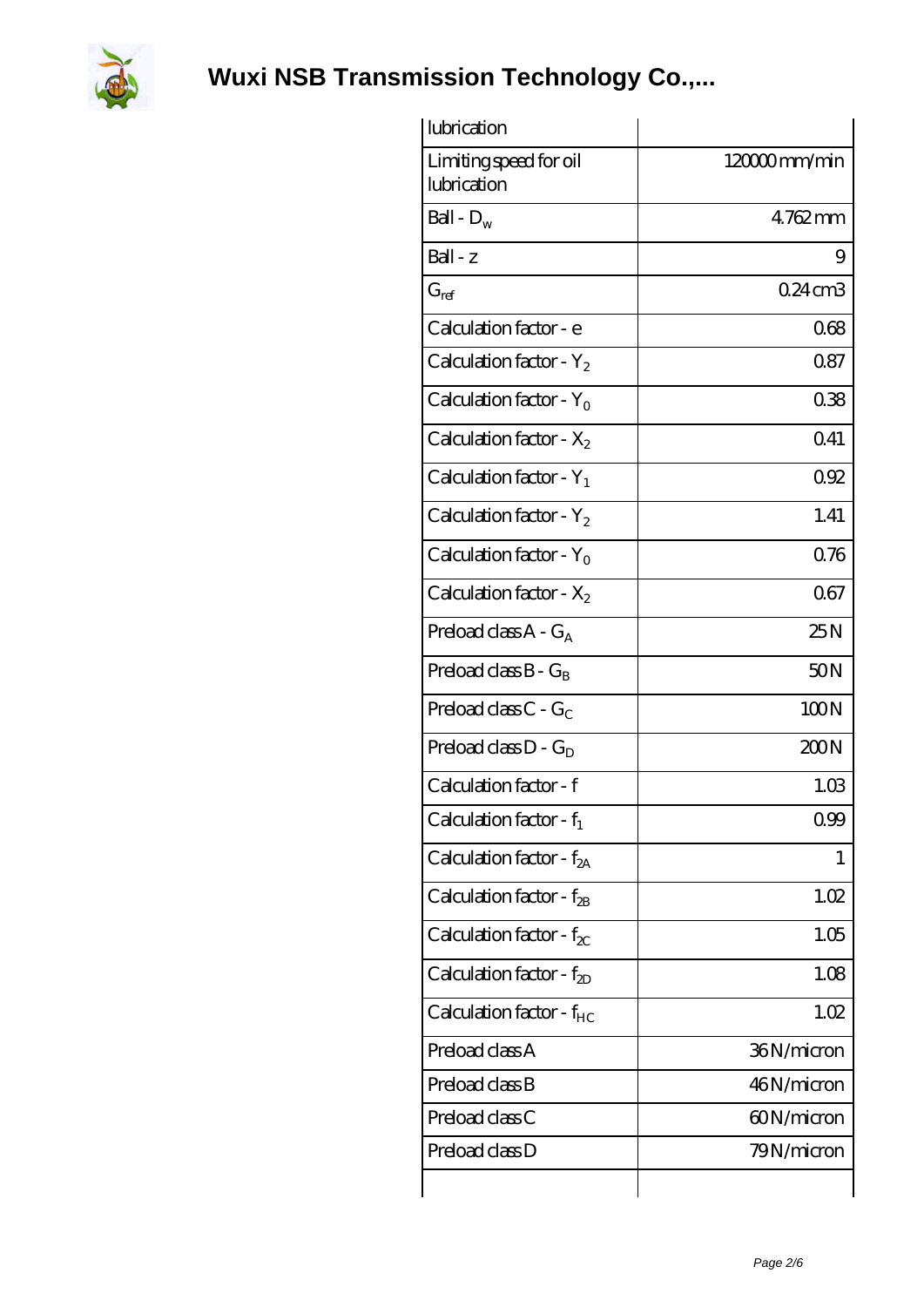

| Category              | Miniature Precision Ball<br>Bearings                                                                                                                                                                                       |
|-----------------------|----------------------------------------------------------------------------------------------------------------------------------------------------------------------------------------------------------------------------|
| Inventory             | 0 <sub>0</sub>                                                                                                                                                                                                             |
| Manufacturer Name     | <b>SKF</b>                                                                                                                                                                                                                 |
| Minimum Buy Quantity  | N/A                                                                                                                                                                                                                        |
| Weight/Kilogram       | 0021                                                                                                                                                                                                                       |
| Product Group         | <b>BO4270</b>                                                                                                                                                                                                              |
| Enclosure             | Open                                                                                                                                                                                                                       |
| Precision Class       | ABEC 7   ISO P4                                                                                                                                                                                                            |
| Flanges               | No                                                                                                                                                                                                                         |
| Material - Ball       | Ceramic                                                                                                                                                                                                                    |
| Race Material         | Steel                                                                                                                                                                                                                      |
| Raceway Style         | 1 Rib Outer Ring                                                                                                                                                                                                           |
| Number of Bearings    | 1 (Single)                                                                                                                                                                                                                 |
| Contact Angle         | 25Degree                                                                                                                                                                                                                   |
| Preload               | None                                                                                                                                                                                                                       |
| Cage Material         | Phenolic                                                                                                                                                                                                                   |
| Rolling Element       | <b>Ball Bearing</b>                                                                                                                                                                                                        |
| Flush Ground          | No                                                                                                                                                                                                                         |
| Inch - Metric         | Metric                                                                                                                                                                                                                     |
| <b>Other Features</b> | Single Row   Angular<br>Contact   High Precision  <br>Hybrid   Corrosion<br>Resistant Ball                                                                                                                                 |
| Long Description      | 10MM Bore; 26MM<br>Outside Diameter: 8MM<br>Inner Race Width; 8MM<br>Outer Race Width; Open<br>Enclosure; ABEC 7   ISO P4<br>Precision; No Flange;<br>Ceramic Ball Material; Steel<br>Race Material; 1 (Single)<br>Bearing |
| Category              | Miniature Precision Ball<br>Bearings                                                                                                                                                                                       |
| UNSPSC                | 31171531                                                                                                                                                                                                                   |
|                       |                                                                                                                                                                                                                            |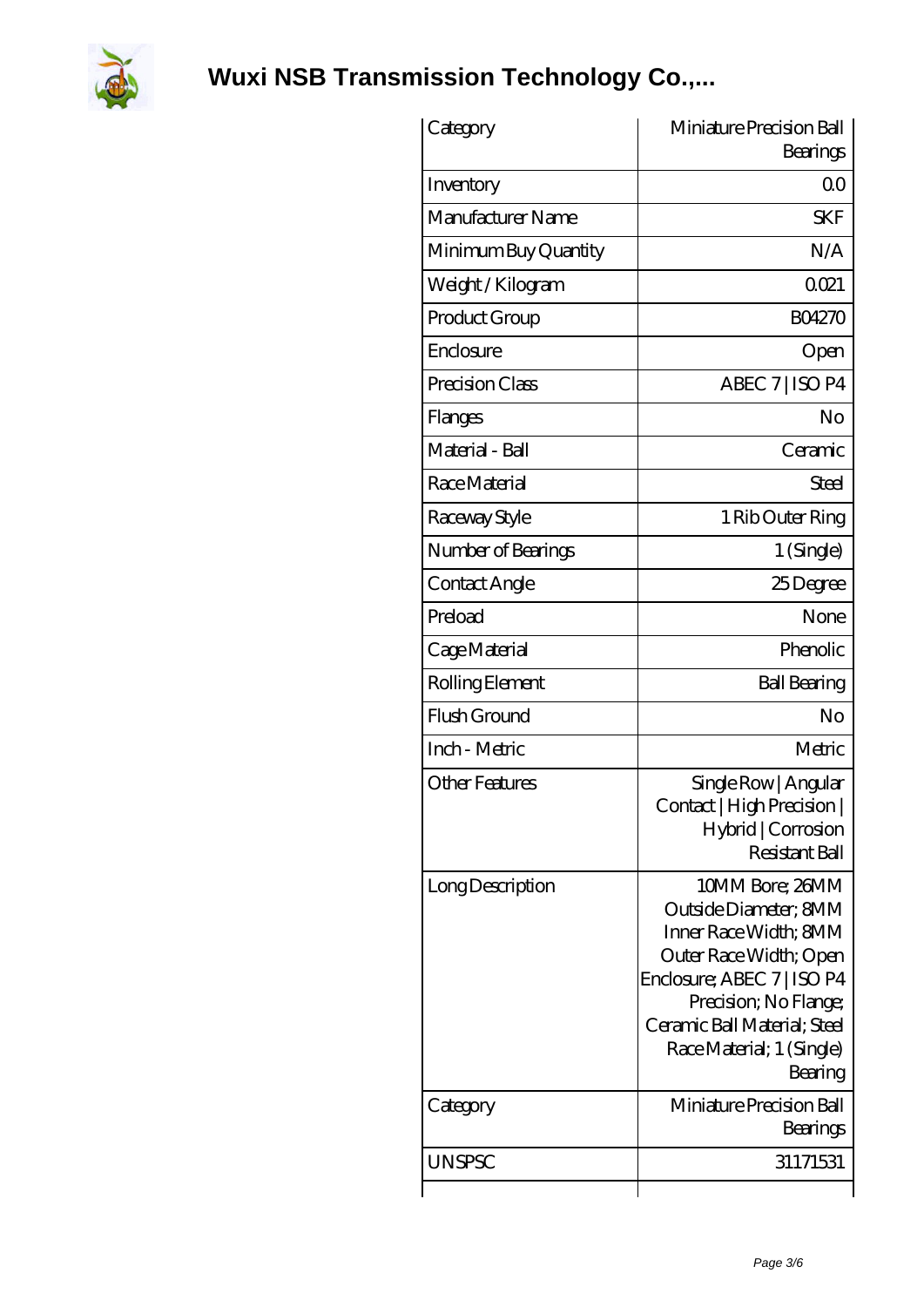

| Harmonized Tariff Code                      | 8482.105028                |
|---------------------------------------------|----------------------------|
| Noun                                        | Bearing                    |
| <b>Keyword String</b>                       | Angular Contact Ball       |
| Manufacturer URL                            | http://www.skf.com         |
| Manufacturer Item Number                    | 7000 ACD / HCP4A           |
| Weight/LBS                                  | 0046                       |
| Bore                                        | 0.394 Inch   10 Millimeter |
| Flange Outside Diameter                     | OInch   OMillimeter        |
| Outer Race Width                            | 0.315 Inch   8 Millimeter  |
| Outside Diameter                            | 1.024 Inch   26 Millimeter |
| Inner Race Width                            | 0.315 Inch   8 Millimeter  |
| $d_1$                                       | $151 \,\mathrm{mm}$        |
| $d_2$                                       | $151 \,\mathrm{mm}$        |
| $D_1$                                       | $209$ mm                   |
| $r_{1,2}$ min.                              | 03mm                       |
| $r_{34}$ min.                               | $02$ mm                    |
| $d_a$ min.                                  | $12 \text{mm}$             |
| $d_h$ min.                                  | $12 \text{mm}$             |
| $D_a$ max.                                  | $24 \,\mathrm{mm}$         |
| $D_{\rm b}$ max.                            | 246mm                      |
| $r_a$ max.                                  | 03mm                       |
| $r_{\rm b}$ max.                            | 02mm                       |
| $d_{n}$                                     | 16 <sub>mm</sub>           |
| Basic dynamic load rating C                 | 397kN                      |
| Basic static load rating $C_0$              | 1.6kN                      |
| Fatigue load limit $P_u$                    | 0067kN                     |
| Attainable speed for grease<br>lubrication  | 8000r/min                  |
| Attainable speed for oil-air<br>lubrication | 120000r/min                |
| Ball diameter $D_w$                         | $4762$ mm                  |
| Number of balls z                           | 9                          |
| Reference grease quantity                   | $0.24 \text{ cm}^3$        |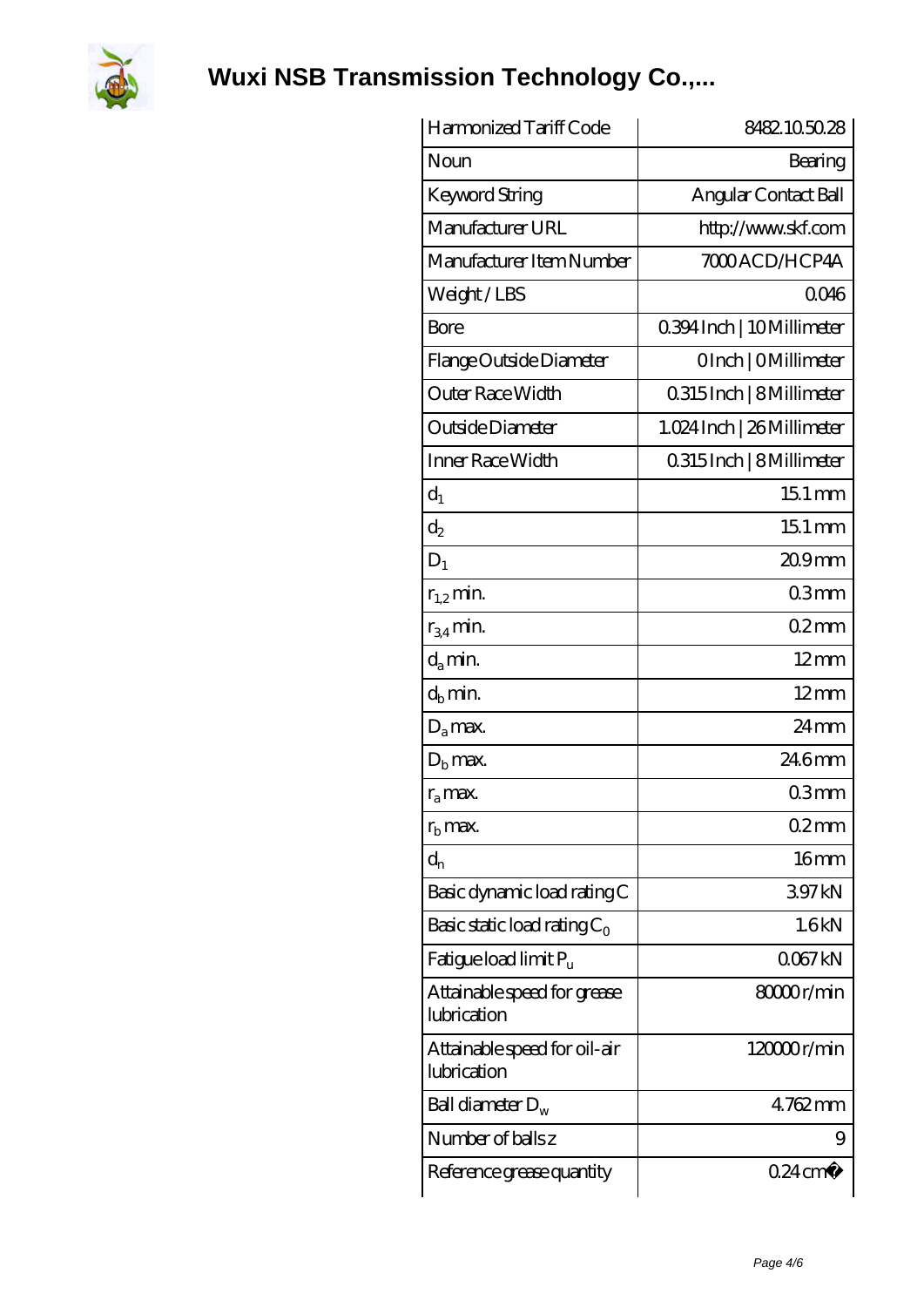

| $G_{ref}$                                                 |                    |
|-----------------------------------------------------------|--------------------|
| Preload class A $G_A$                                     | 25N                |
| Static axial stiffness, preload<br>classA                 | 36N/μ m            |
| Preload class $BG_R$                                      | 50 <sub>N</sub>    |
| Static axial stiffness, preload<br>classB                 | $46N/\mu$ m        |
| Preload class C $G_C$                                     | 100N               |
| Static axial stiffness, preload<br>classC                 | $\omega_{N/\mu}$ m |
| Preload class $D G_D$                                     | 200N               |
| Static axial stiffness, preload<br>classD                 | $79N/\mu$ m        |
| Calculation factor f                                      | 1.03               |
| Calculation factor $f_1$                                  | 099                |
| C alculation factor $f_{2A}$                              | 1                  |
| Calculation factor $f_{\rm 2B}$                           | 1.02               |
| Calculation factor $f_{\chi}$                             | 1.05               |
| Calculation factor $f_{2D}$                               | 1.08               |
| Calculation factor $f_{HC}$                               | 1.02               |
| Calculation factor e                                      | 068                |
| Calculation factor (single,<br>tandem) $Y_2$              | 0.87               |
| Calculation factor (single,<br>$t$ andem) $Y_{\Omega}$    | 038                |
| Calculation factor (single,<br>$t$ andem) $X_2$           | 0.41               |
| Calculation factor (back-to-<br>back, face-to-face) $Y_1$ | 0.92               |
| Calculation factor (back-to-<br>back, face-to-face) $Y_2$ | 1.41               |
| Calculation factor (back-to-<br>back, face-to-face) $Y_0$ | 0.76               |
| Calculation factor (back-to-<br>back, face-to-face) $X_2$ | 067                |
| Mass bearing                                              | 0017kg             |